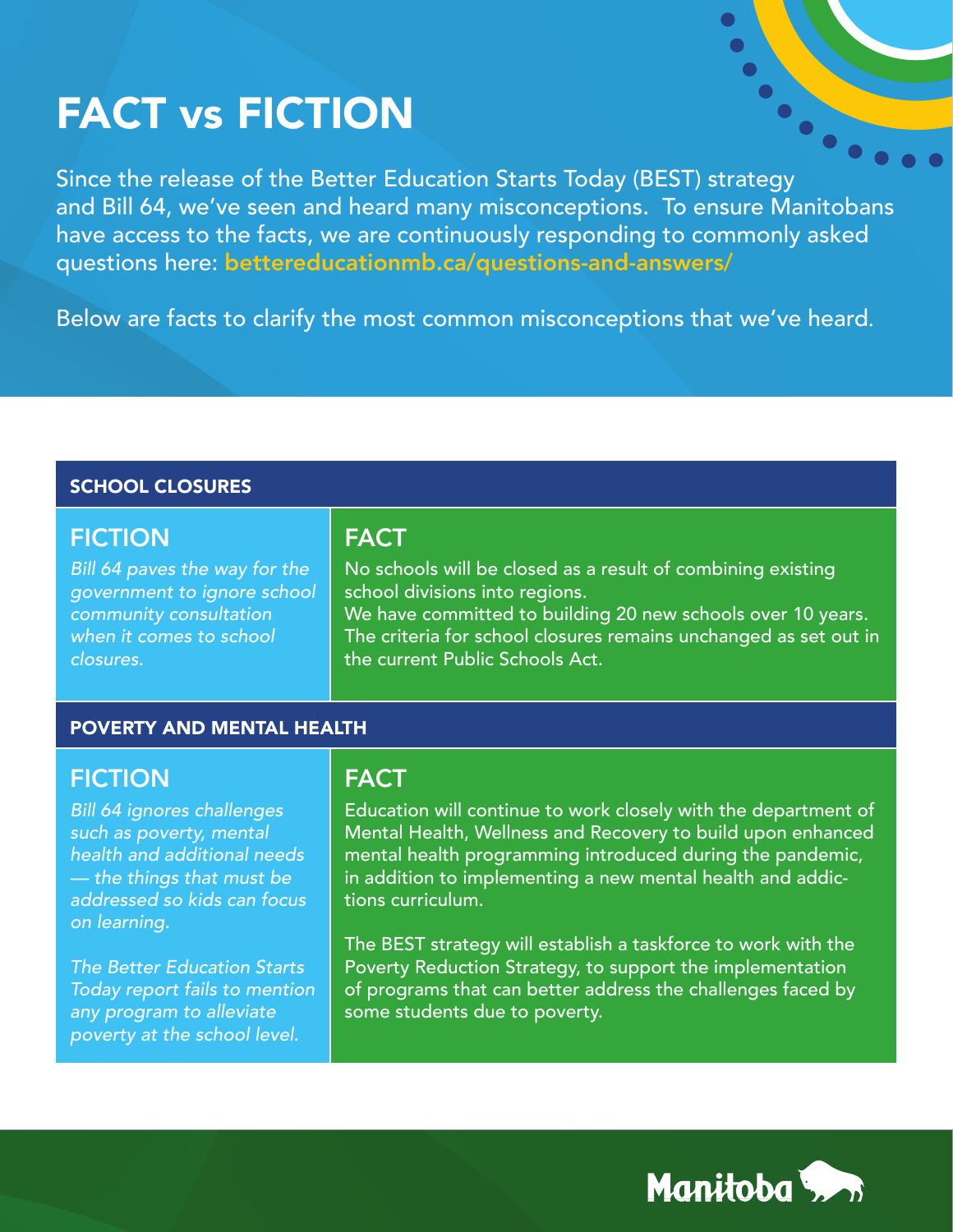#### SENSITIVE CONTENT

### **FICTION**

*Bill 64 creates a blanket policy on the sensitive content clause that will further marginalize the LGBTTQ+ community.*

### FACT

Bill 64 supports diversity and inclusion by requiring the Provincial Education Authority to have a Respect for Human Diversity policy that accommodates student activities including "gay-straight alliance" or any other activities that promote a safe and inclusive environment.

Currently schools are required to notify parents when physical/ health education curriculum is being delivered that deals primarily and explicitly with human sexuality, substance use and personal safety. If a parent elects to exclude their child from that portion of the course, the student will receive instruction in the potentially sensitive content by way of alternate delivery. Bill 64 does not change this requirement.

#### TEACHER SUPPORT

#### FICTION

*The new system will create a feeling of isolation for teachers and teachers will be penalized for poor assessment results.*

#### SCHOOL FUNDING

### **FICTION**

*This new centralized governance structure will impact funding for schools.*

*If Bill 64 passes, education taxes will still be collected, but the Provincial Education Authority will determine*  how much financial support *will be allocated to our local schools.*

## **FACT**

Teachers have told us they need more supports to meet the needs of their students. The BEST strategy focuses on providing more resources at the classroom level and professional learning and development opportunities for teachers. There are no penalties associated with assessment results.

### **FACT**

The BEST strategy will eliminate inequities resulting from funding imbalances and implement a new funding model that is fair, transparent and sustainable so no matter where you live, your children have access to good education. Education funding is being increased by over \$1.6 billion over the next four years and all savings resulting from changes and system efficiencies will be shifted to classrooms.

As announced in Budget 2021, our government will begin phasing out education property taxes by implementing the \$248 million Education Property Tax Rebate benefiting all 658,000 property taxpayers.

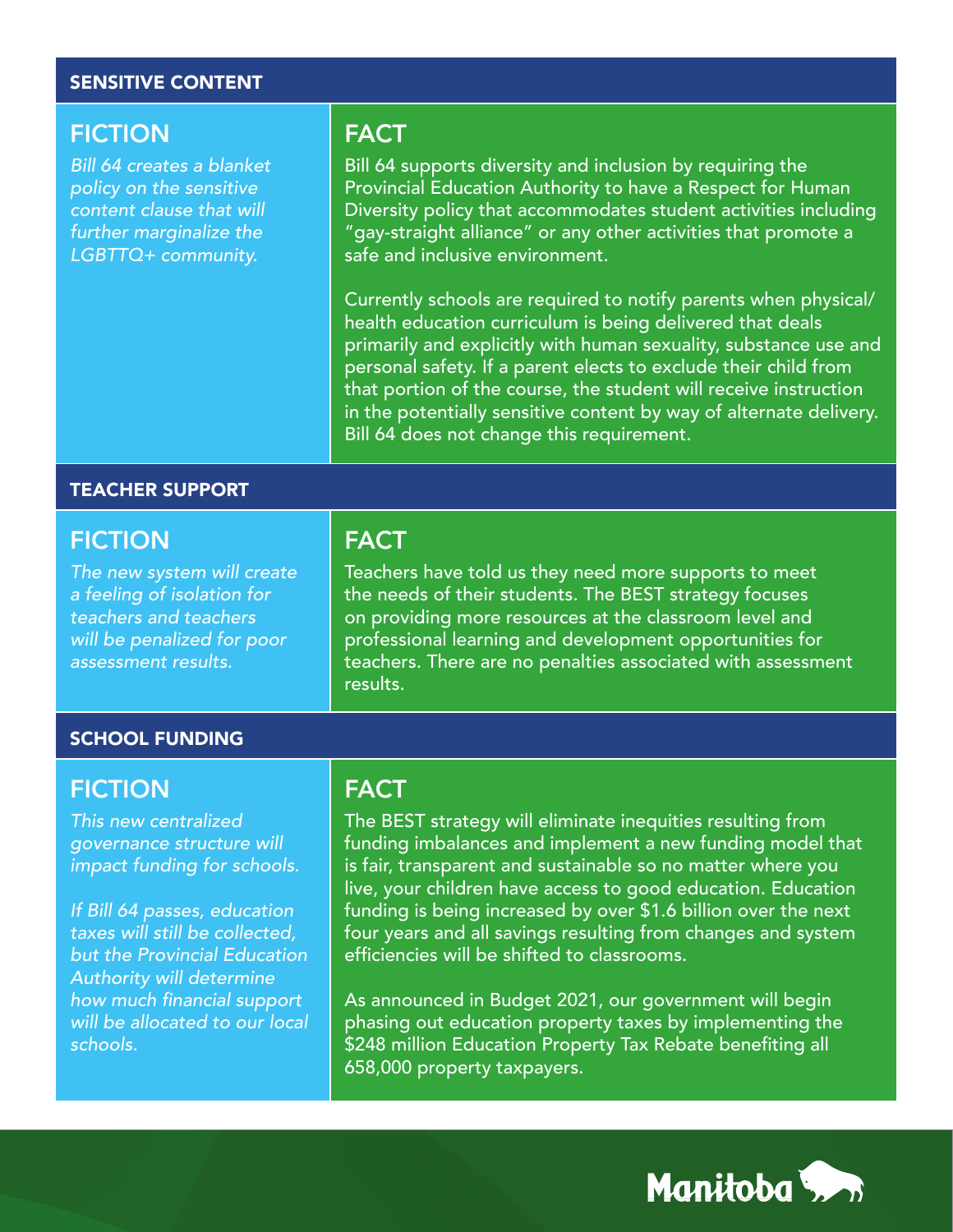#### HIRING PRINCIPALS

### **FICTION**

*School principals are going to be determined by the cabinet – at the premier's level.*

### FACT

Principals will continue to be hired as they always have through a competitive process. Directors of Education (employees of the Provincial Education Authority) will hire any upcoming principal positions across the 15 regions. Existing principal appointments are not affected by these changes.

#### SPECIAL LOCAL PROGRAMMING

### **FICTION**

*The new system will impact the local programs unique to each school division, which help children stay in schools.*

# **FACT**

Bill 64 facilitates greater opportunities for parent and community engagement that reflects local needs and concerns. Unique local programming will still be allowed under the new system and principals will work with their regional teams to determine the value and need for special programming.

#### INDIGENOUS EDUCATION

### **FICTION**

*The amalgamation policy will impact Indigenous education. For many years, Indigenous communities fought for culturally appropriate approaches to learning and now these efforts are threatened by a policy that attempts to apply a single bureaucracy to the entire province.*

*Bill 64 is a drastic undoing of nearly four decades of work in Indigenous education.*

### **FACT**

Providing Indigenous Traditional Knowledge and teachings to all students remains a priority and several of Manitoba's immediate actions highlight a stronger presence and value on Indigenous knowledge and perspectives.

For example:

- The implementation of an Indigenous Inclusion Strategy in partnership with the Indigenous Inclusion Directorate Advisory Council aims to advance reconciliation and close the achievement gap between Indigenous and non-Indigenous students and strengthen student pathways to success.
- The Elders and Knowledge Keepers in Schools initiative acknowledges the important role of supporting student and teacher learning, family outreach and curriculum development.
- The new K-12 Curriculum Development Framework will increase the presence of Indigenous perspectives.

The BEST strategy also commits to supporting reconciliation by enhancing all educators and students' understanding of the Treaties, residential schools and Indigenous peoples' past and present contributions.

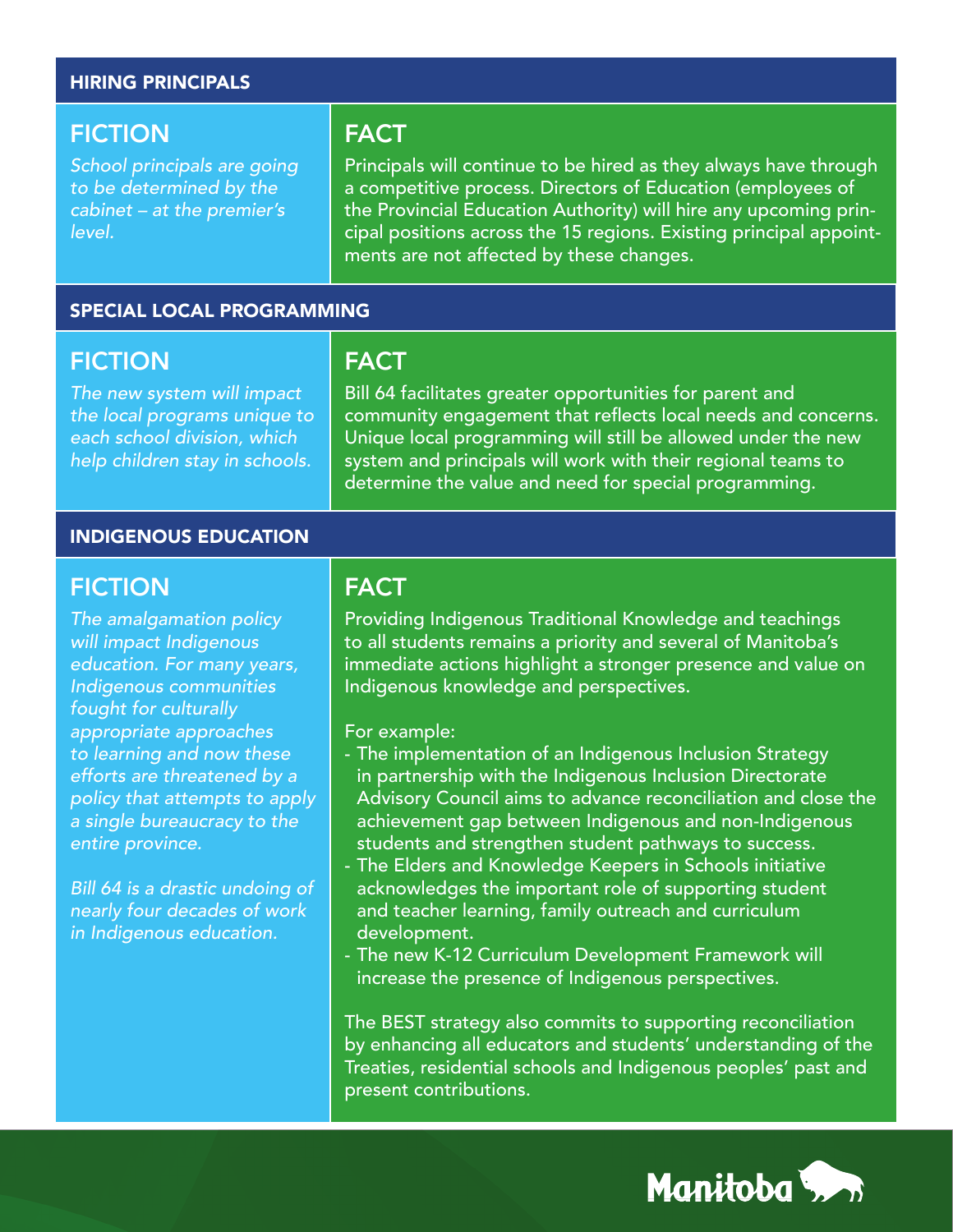#### PARENT ENGAGEMENT

### **FICTION**

*Bill 64 takes control away from parents and educators.*

*The Bill would replace informal parent councils with School Community Councils, which will result in increased work and decreased representation for parents and caregivers.* 

### FACT

The new governance structure under Bill 64 facilitates increased parent engagement through the development of School Community Councils and a Provincial Advisory Council on Education. Schools will have a parent engagement officer who is designated by the school principal to provide support to the School Community Council. Similar to the current system, there will be an escalation approach for parents who wish to raise concerns about a public school matter.

The Manitoba government will be consulting with parents, caregivers, community members and stakeholders on the School Community Councils. We want to ensure that parents and educators are well supported and can meaningfully contribute to their local school community.

#### **ACCOUNTABILITY**

#### FICTION

*Eliminating school boards and elected trustees will increase government control over schools and decrease public accountability.*

*A provincial entity will become responsible for decisions and funding for all school programs. One decision-making body will control all decisions pertinent to local schools.*

### **FACT**

Changes to governance are about ensuring there are more resources for our classrooms and moving away from a top-heavy bureaucracy that is duplicated multiple times across Manitoba. Eliminating school boards and topheavy administration, and implementing stronger parent and community engagement, will create increased public accountability for determining the supports needed for student participation and success.

Regions will have primary responsibility for the delivery of education. The expectation is that the Director of Education will be the chief executive for the region, similar to the role of a current Superintendent. Principals will report to the Director or appointed designate. Regional office structures will vary according to the needs and geography of individual regions.

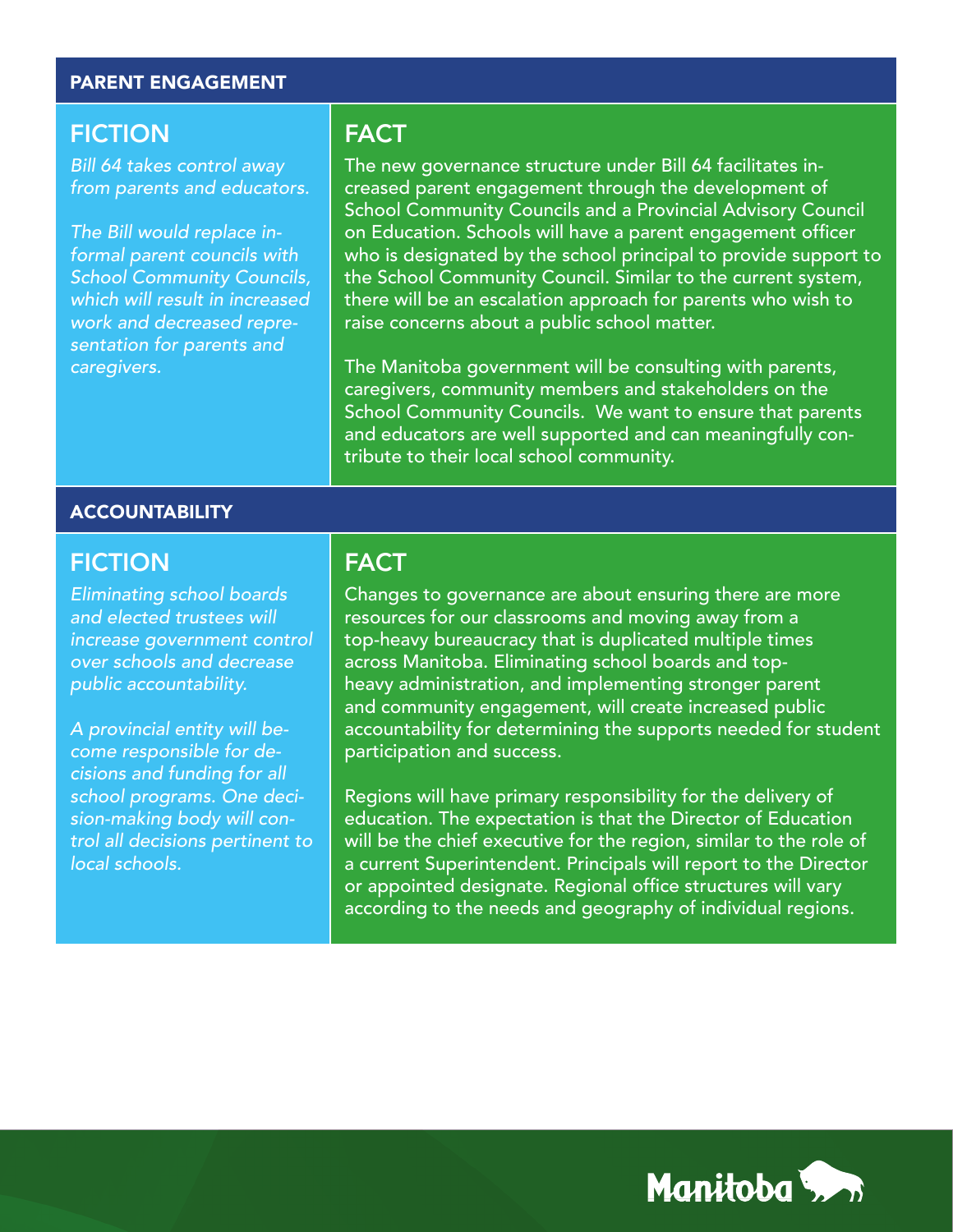#### DIVERSITY OF VOICES

#### FICTION

*Parents will struggle to have their voices heard when one central politically appointed board is formed.*

*A central board will make decisions, and marginalized voices will go unheard.*

### FACT

The Provincial Advisory Council on Education will be made up of one parent representative from each of the 15 regions plus one representative from DSFM. This is an advisory council representing the geographic areas and will represent the diversity of the people of Manitoba and the varied talents, perspectives and ideas of people with different backgrounds and experiences.

With the establishment of School Community Councils at schools, every parent of a student that attends a rural or urban school will become a member of the council.

#### STUDENT IMPACT

#### **FICTION**

*These changes will cause uncertainty and disruption for students.*

#### FACT

There will be no major disruptions to everyday life in the classroom.

For students:

- No immediate changes in their everyday school life
- Increased emphasis on mental health and well-being
- Better preparation for whatever path they choose: postsecondary, trades, workforce, entrepreneurship

#### For parents:

- Their children will go to same school
- No extra expense
- New School Community Councils will provide more meaningful parent engagement
- Their children will be better prepared to compete in a global community

#### For teachers:

- No staffing impacts at the school level as a result of these changes
- Bargaining will change from school divisions to provincewide, establishing a level playing field
- Professional standards to deliver high-quality learning outcomes